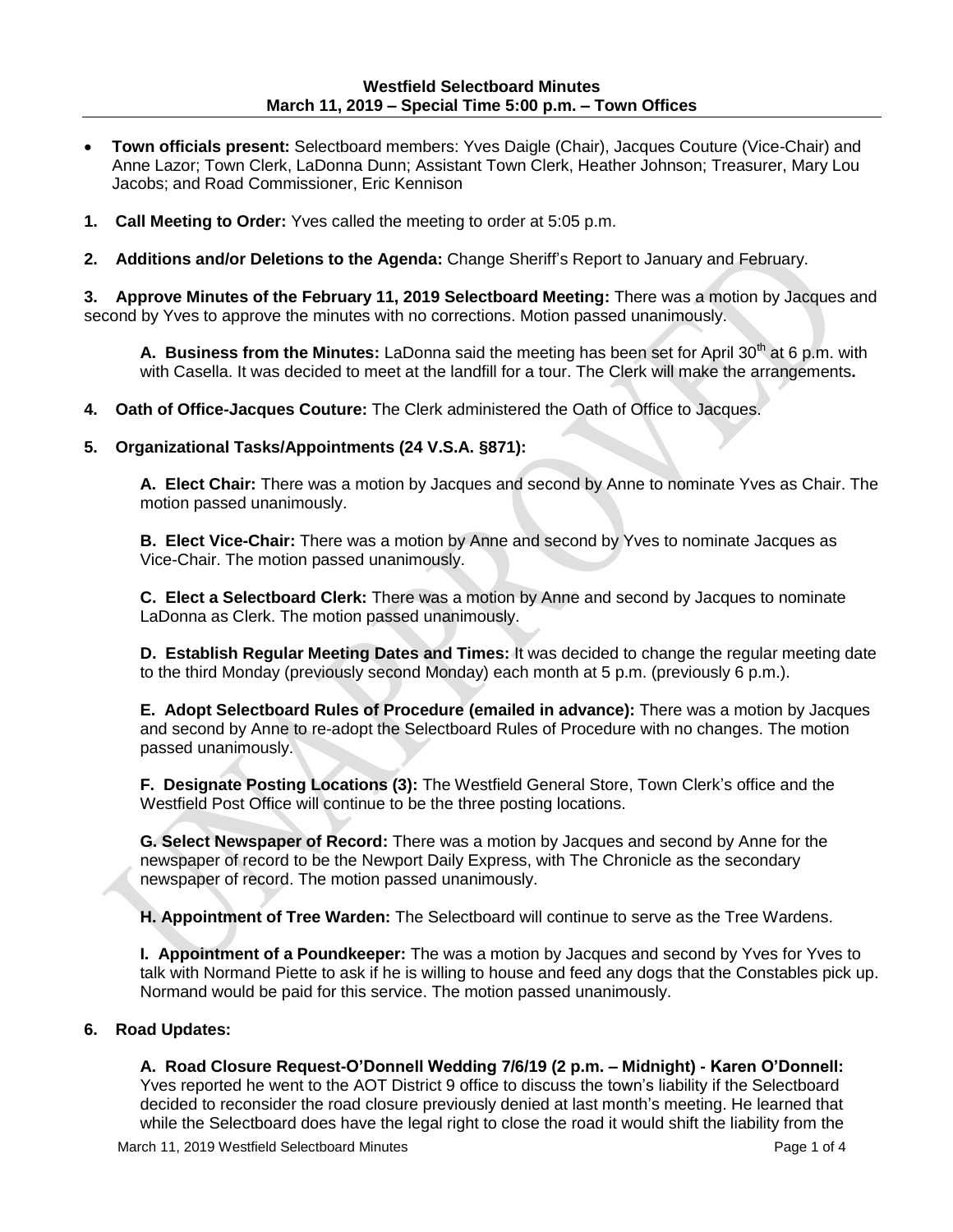O'Donnell's to the Town. Other considerations include notifying all emergency agencies as well as postings in the newspapers and it would set a precedent for others who may want the town to consider closing a road for their event. District 9 said other towns don't close roads for parties. AOT's suggestion was to allow the O'Donnell's to post signs at the road entrances/exits saying "slow down – wedding ahead". Yves said the statute states roads can be closed for emergencies or road construction. He said closures have to benefit the whole town. Yves visited the O'Donnell's and explained his findings to them. They have rescinded their request. Yves stated his main concern is the responsibility shifting to the town and the liability that would place on the town if there was a medical emergency during the time of the road closure.

**B. ATV Permit and Ordinance:** The Selectboard discussed the pros and cons of having/not having permits and/or ordinances. They felt if a permit was issued a fee should be charged. They were emailed sample permits/ordinances from Troy, Lowell, Newport Center and Montgomery prior to the meeting. There was a motion by Anne and second by Jacques to follow Troy's format, running it by VASA officials to get additional suggestions before sending a draft to the town attorney. A \$10 permit fee will be charged. They would like, if possible, a draft by the next Selectboard meeting. The motion passed unanimously.

**C. Progress on Radar Signs:** Mary Lou said she has been in contact with the Town of Woodbury to get pointers from them since they recently went through this process. We need to send in Part C to Nathan Covey at the State. Mary Lou said she needs to work with Eric Kennison this week to get this submitted. Once this step is approved by the State the signs can be ordered.

**D. Adopt Kennison & Son Equipment Rate Sheet Effective 3/5/19 until Town Meeting 2020:** Yves asked why the rate for the truck Eric Kennison ran was less than the other trucks. It was explained that when he is running the truck he is on the payroll for the Town. There was a motion by Jacques and second by Yves to adopt the new rate sheet. Motion passed unanimously.

**E. Sign 2019 Kennison & Son Letter of Understanding:** There was a motion by Anne and second by Yves to approve the amended Letter of Understanding. Motion passed unanimously. All parties signed the document.

**F. Discuss Town Garage Expansion/Community Facilities Loan and Grant Program:** Yves reviewed the bids received for \$71,475 and \$70,933. He stated the buildings will be remeasured to make sure the setbacks are met. Jacques reported there is a USDA grant that the Town may qualify for that would give 15% towards the Town Garage expansion as well as the Town Clerk's office roof. There was a motion by Jacques and second by Yves to apply for the USDA grant. Jacques will work with LaDonna to get the grant paperwork going. The deadline for the next round of grants is April 2019.

**G. Reminder AOT Annual Meeting-March 25th at 7 a.m. at Town Office:** All are planning to be in attendance.

# **7. Listers Report:**

**A. Sign Certificate of No Appeal or Suit Pending-PVR 4155- Lister Danny Young:** Tabled

**8. Discuss Request for Proposals for Mowing Contract 2019:** Yves said he felt Tom Schrock was doing a good job mowing the Town Clerk's office, Community Center and recreation area. He did not feel the need to put the mowing out to bid this year. Jacques and Anne were in agreement.

**A. Discuss Mowing the Common as Part of the Mowing Contract:** Yves read an email from Lynn Danforth stating she no longer wants to mow the Common. There was a motion by Anne and second by Jacques to ask Tom Schrock to provide a quote for mowing, including the Common. The motion passed unanimously.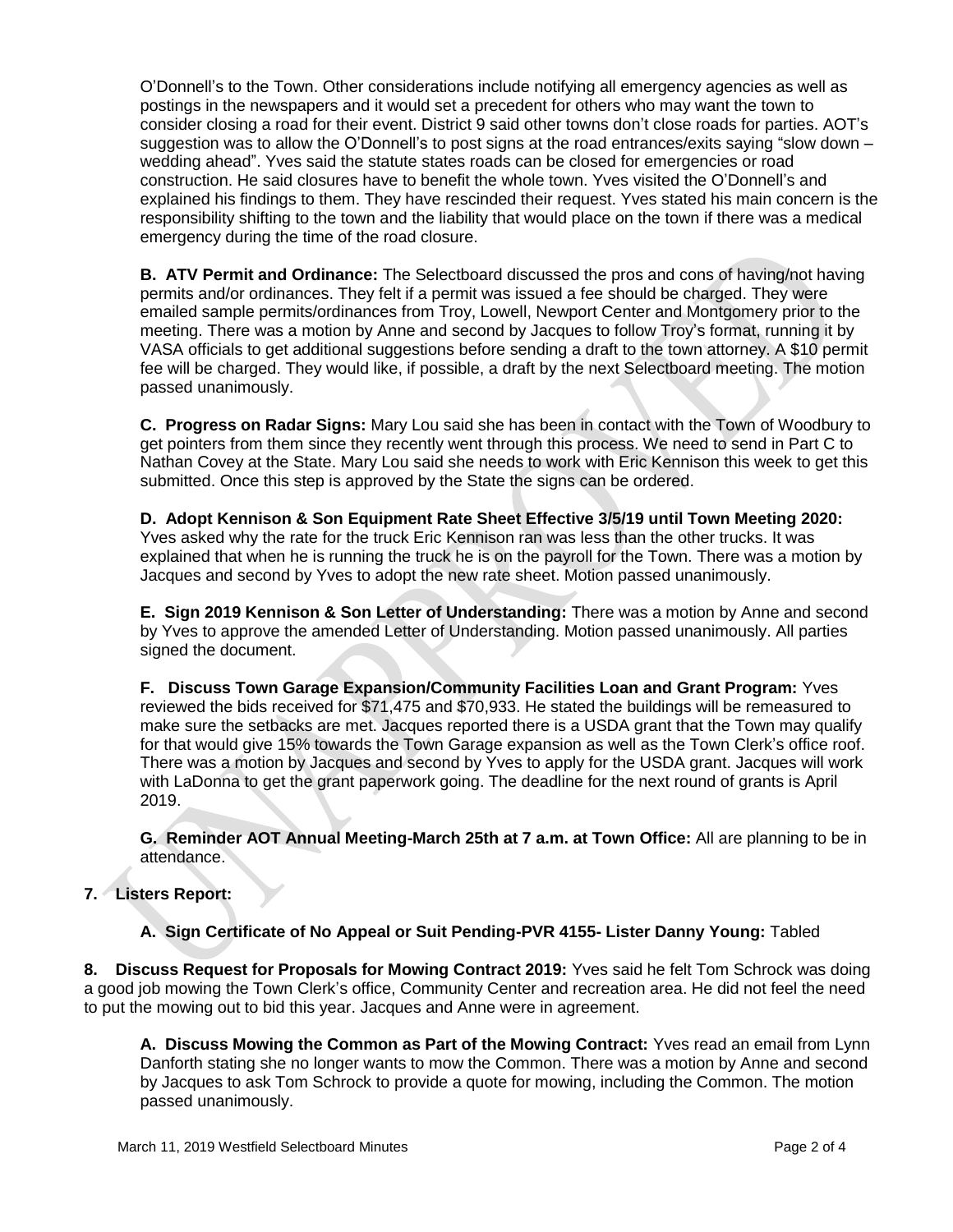## **9. Treasurer's Report:**

**A. Approve Warrants for Expenditures Dated 2/13, 2/20, 2/27 & 3/6/19:** There was a motion by Yves and second by Jacques to approve the warrants as listed. The motion passed unanimously.

**B. Financial Update:** Mary Lou reported the general fund is lower than normal for this time of year due to the early and long-running winter expenses. A state payment for the highway fund will be coming in April. She will also check to see if the education fund was overpaid. She will forward via email a cash flow estimate to the Selectboard.

**C. Edward Jones Account Update:** Mary Lou reviewed the monthly financial report from Edward Jones. Some money may be transferred to the general fund until cash flow improves.

**D. CD Rates for Grader:** It was decided to not invest the grader money at this time.

**E. Review County Assessment (Budgeted \$10,500):** The county assessment was reviewed. Payments will be due in July and November.

**10. Sheriff's Report for January and February:** There were 14 patrol hours with \$316 in fines for January and 7.5 patrol hours with \$521 in fines reported on the Sheriff's reports.

**11. Approve 3% Employee Increase Effective 3/5/19 as Presented in the Budget:** There was a motion by Jacques and second by Yves to approve the three percent employee increase approved by the voters on Town Meeting Day in the general government and highway fund budgets. The motion passed unanimously.

**12. Local Emergency Management Plan (LEMP)-Due May 1st:** Anne agreed to help update the document. The Clerk is waiting to hear back from NVDA to find out where the updated document is to be sent.

**13. Sign Liquor License for Westfield General Store:** The Selectboard approved and signed the liquor license for the Westfield General Store. The Clerk will mail the application and check to the Department of Liquor Control.

**14. Planning Commission Report (written):** The written report was submitted via email to the Selectboard prior to the meeting. Yves said he was asked by a member of the public if there were term limits for Planning Commission members. The Clerk will check the bylaw documents and report back. The Planning Commission will not meet in March so the next report to the Selectboard will be in May.

**15. Other Business:** None discussed.

**16. Adjourn:** Following a motion by Anne and second by Jacques, all were in agreement to adjourn the meeting at 8:25 p.m.

\_\_\_\_\_\_\_\_\_\_\_\_\_\_\_\_\_\_\_\_\_\_\_\_\_\_\_\_\_\_\_\_\_\_\_\_\_\_\_

Minutes submitted by:

LaDonna Dunn, Town Clerk

**Westfield Selectboard Approval: Date:** \_\_\_\_\_\_\_\_\_\_\_\_ **with** \_\_\_\_ **changes**

Yves Daigle, Chair